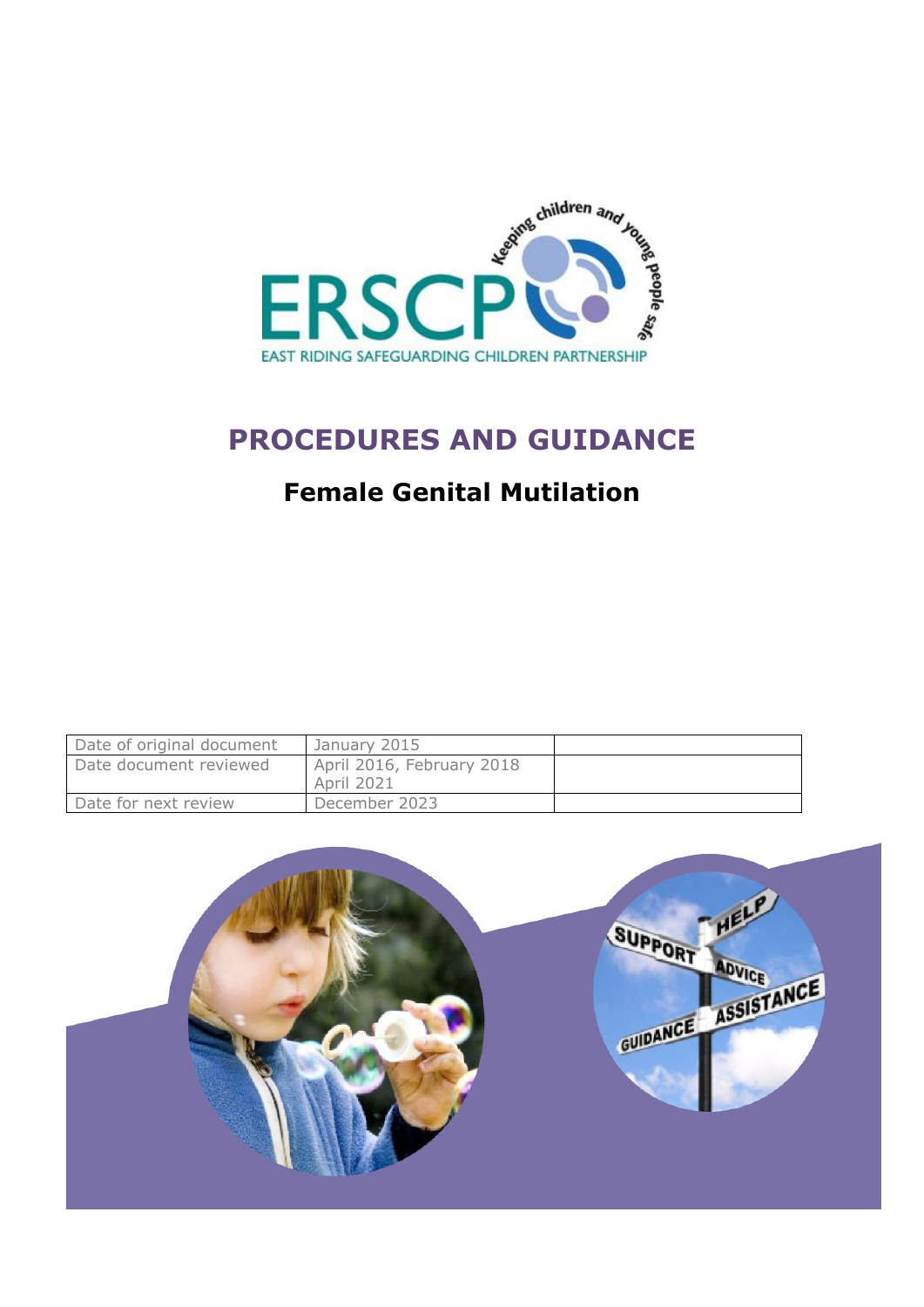### **FEMALE GENITAL MUTILATION**

## **1. Definition**

Female genital mutilation (FGM) is a collective term for procedures, which include the removal of part or all of the external female genitalia for non-medical purposes, for example, pricking, piercing, incising, scraping and cauterization for cultural or other non-therapeutic reasons. The World Health Organisation has classified FGM into four types; Type 1 – Clitoridectomy, Type 2 – Excision, Type 3 – Infibulation, and Type 4 – Other (all other procedures). The practice is medically unnecessary, extremely painful and has serious health consequences, both at the time when the mutilation is carried out and in later life. The procedure is typically performed on girls aged between 4 and 13, but in some cases it is performed on new-born infants or on young women before marriage or pregnancy.

FGM has been a criminal offence in the U.K. since the Prohibition of Female Circumcision Act 1985 was passed. The Female Genital Mutilation Act 2003 replaced the 1985 Act and makes it an offence for the first time for UK nationals or permanent UK residents to carry out FGM abroad, or to aid, abet, counsel or procure the carrying out of FGM abroad, even in countries where the practice is legal.

For more detail, please refer to the government guidance: [Female Genital Mutilation: Multi-Agency](https://www.gov.uk/government/uploads/system/uploads/attachment_data/file/512906/Multi_Agency_Statutory_Guidance_on_FGM__-_FINAL.pdf)  [Practice Guidelines](https://www.gov.uk/government/uploads/system/uploads/attachment_data/file/512906/Multi_Agency_Statutory_Guidance_on_FGM__-_FINAL.pdf) (updated March 2016).

[Click here to access the Gov.uk website for Female Genital Mutilation.](https://www.gov.uk/female-genital-mutilation)

Globally it is estimated that between  $100$  million  $-140$  million women have undergone FGM; this equates to 3 million per year. Within England and Wales it is estimated that 66,000 women have undergone FGM and 24,000 girls under the age of 15 are at risk.

#### **2. Indicators**

These indicators are not exhaustive and whilst the factors detailed below may be an indication that a child is facing FGM, it should not be assumed that is the case simply on the basis of someone presenting with one or more of these warning signs. These warning signs may indicate other types of abuse such as forced marriage or sexual abuse that will also require a multi-agency response.

The following are some signs that the child may be at risk of FGM:

- The family belongs to a community in which FGM is practised;
- Maternal or other family member disclosure;
- An awareness by a midwife or obstetrician that the procedure has already been carried out on a mother, prompting concern for any daughters, girls or young women in the family;
- Any female child whose older sibling has undergone FGM;
- The family makes preparations for the child to take a holiday, e.g. arranging vaccinations, planning an absence from school;
- The child talks about a 'special procedure/ceremony' that is going to take place.

Consider whether any other indicators exist that FGM may have or has already taken place, for example:

- 1. The child has changed in behaviour after being absent from school; or
- 2. The child has health problems, particularly bladder or menstrual problems.

#### **3. Where is FGM Practised?**

FGM is practised in at least 28 African countries (in particular, Egypt, Ethiopia, Somalia and Sudan, as well as Nigeria and Kenya, Togo and Senegal) as well as countries in the Middle East (including Yemen, Oman, Iraqi Kurdistan).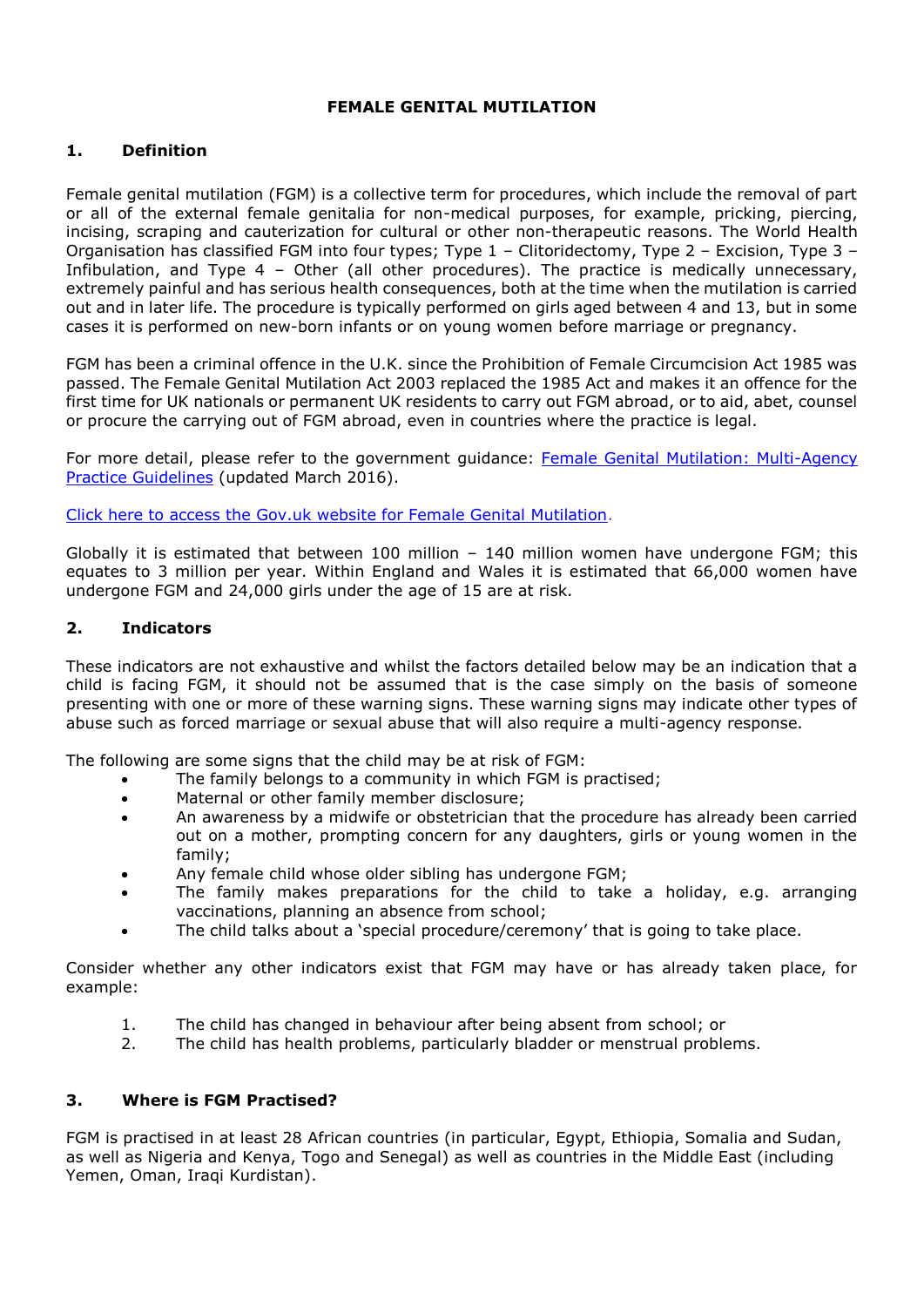However, as a result of immigration and refugee movements, FGM is now being practiced by ethnic minority populations in other parts of the world, such as USA, Canada, Europe, Australia and New Zealand. FORWARD estimates that as many as 6,500 girls are at risk of FGM within the UK every year.

There is no religious justification for FGM and religious leaders from all faiths have spoken out against the practice.

## **4. Consequences of FGM**

Depending on the degree of mutilation, FGM can have a number of short-term health implications:

- 1. Severe pain and shock;
- 2. Infection;
- 3. Urine retention;
- 4. Injury to adjacent tissues;
- 5. Immediate fatal haemorrhaging;
- 6. Death.

Long-term implications can entail:

- 1. Extensive damage of the external reproductive system;
- 2. Uterus, vaginal and pelvic infections;
- 3. Cysts and neuromas;
- 4. Increased risk of Vesico Vaginal Fistula;
- 5. Complications in pregnancy and child birth;
- 6. Psychological damage;
- 7. Pain during sexual intercourse;
- 8. Sexual dysfunction;
- 9. Difficulties in menstruation and urination;
- 10. Urine infections.

In addition to these health consequences there are considerable psycho-sexual, psychological and social consequences of FGM. Internationally 10% of child victims of Type 3 FGM die.

## **5. Cultural underpinnings**

The justifications given for the practise are multiple and reflect the ideological and historical situation of the societies in which it has developed. Reasons include:

- 1. Custom and tradition;
- 2. Religion, in the mistaken belief that it is a religious requirement;
- 3. Preservation of virginity/chastity;
- 4. Social acceptance, especially for marriage;
- 5. Hygiene and cleanliness;
- 6. Increasing sexual pleasure for the male;
- 7. Family honour;
- 8. A sense of belonging to the group and conversely the fear of social exclusion;
- 9. Enhancing fertility.

## **6. Legal Position**

The Female Genital Mutilation (FGM) mandatory reporting duty is a legal duty provided for in the FGM Act 2003 (as amended by the Serious Crime Act 2015). This reporting duty came into effect in England on the 31<sup>st</sup> of October 2105. The legislation requires regulated health and social care professionals and teachers in England and Wales to make a report to the police where, in the course of their professional duties, they either:

1. Are informed by a girl under 18 that an act of FGM has been carried out on her; or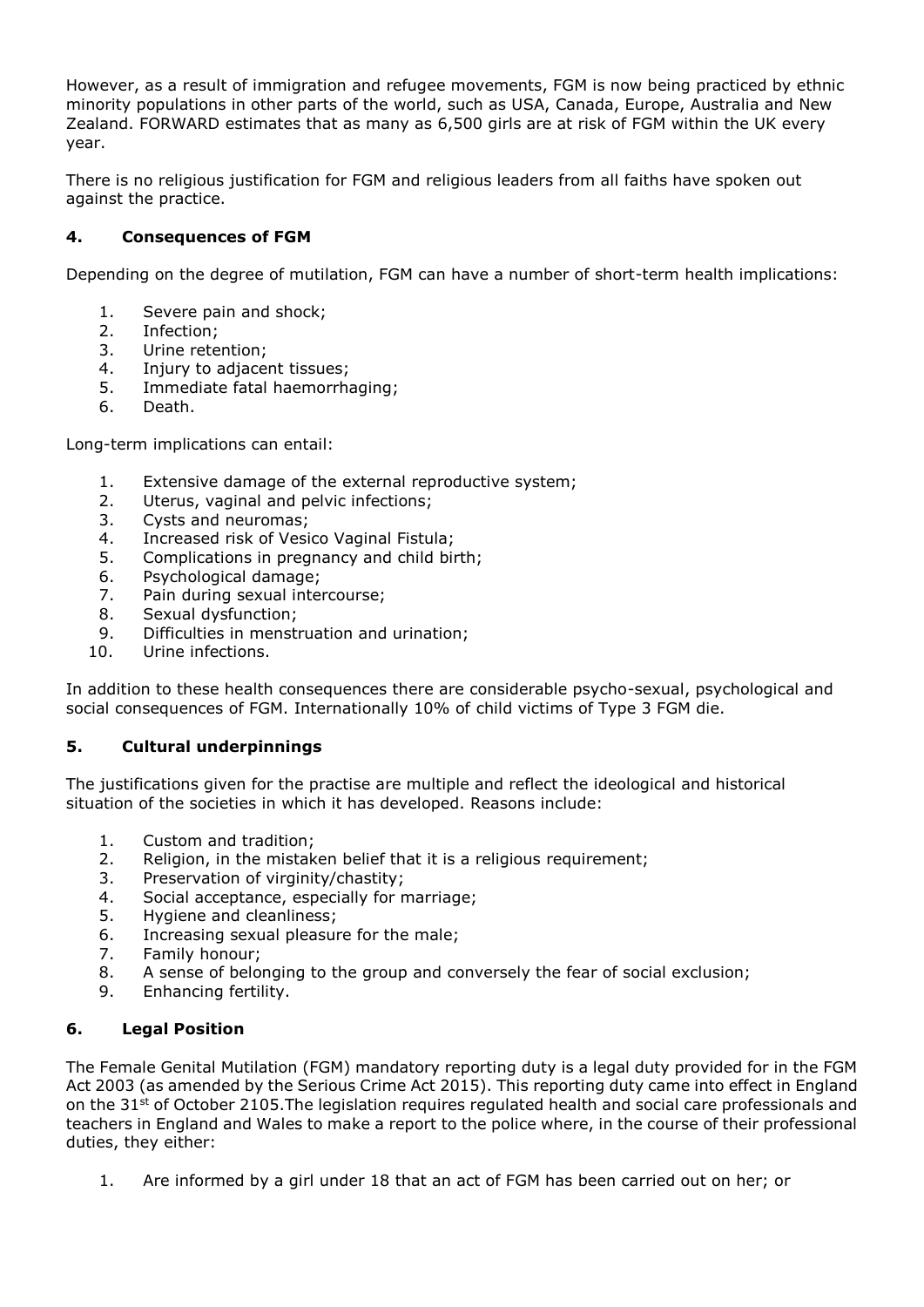2. Observe physical signs which appear to show that an act of FGM has been carried out on a girl under 18 and they have no reason to believe that the act was necessary for the girl's physical or mental health or for purposes connected with labour or birth (see section 2.1a for further information).

#### Failure to do so may lead to prosecution of the Professional.

For the purposes of the duty, the relevant age is the girl's age at the time of the disclosure/identification of FGM (i.e. it does not apply where a woman aged 18 or over discloses she had FGM when she was under 18).

#### **Complying with the duty does not breach any confidentiality requirement or other restriction on disclosure which might otherwise apply.**

#### **The duty is a personal duty which requires the individual professional who becomes aware of the case to make a report; the responsibility cannot be transferred.**

The only exception to this is if you know that another individual from your profession has already made a report; there is no requirement to make a second. The duty does not apply in relation to at risk or suspected cases or in cases where the woman is over 18.

A copy of the FGM Mandatory Reporting Duty can be found here:

#### [FGM Mandatory Reporting Duty](https://www.gov.uk/government/publications/mandatory-reporting-of-female-genital-mutilation-procedural-information)

#### **Making a Report**

The statutory reporting duty recommends that a report is made orally by **calling 101**, the single nonemergency number. However, in the East Riding, where concerns relate to a child or young person, reports should also be made by telephone the Children's Safeguarding Hub (SaPH) on Tel. **01482 395500** (out of hours 01482 393939) as this includes children's social care and the Police.

Reports under the duty should be made as soon as possible after a case is discovered, and best practice is for reports to be made by the close of the next working day, unless any of the factors described below are present. You should act with at least the same urgency as is required by your local safeguarding processes.

In order to allow for exceptional cases, a maximum timeframe of one month from when the discovery is made applies for making reports. However, the expectation is that reports will be made much sooner than this.

A longer timeframe than the next working day may be appropriate in exceptional cases where, for example, a professional has concerns that a report to the police is likely to result in an immediate safeguarding risk to the child (or another child, e.g. a sibling) and considers that consultation with colleagues or other agencies is necessary prior to the report being made. If you think you are dealing with such a case, you are strongly advised to consult colleagues, including your designated safeguarding lead, as soon as practicable, and to keep a record of any decisions made. It is important to remember that the safety of the girl is the priority.

## **7. Protection and action to be taken**

A child for whom FGM is planned is at risk of significant harm through physical abuse and emotional abuse, which is also categorised, by some, as sexual abuse. This is therefore classed as a child protection issue and a referral must be made through the Children's Safeguarding Hub (SaPH) to enable enquiries under S47 to be made if the practice is suspected. See Appendix One for pathway.

Any situation where an intentional or actual FGM is suspected should also be reported to East Riding Safeguarding Children Partnership.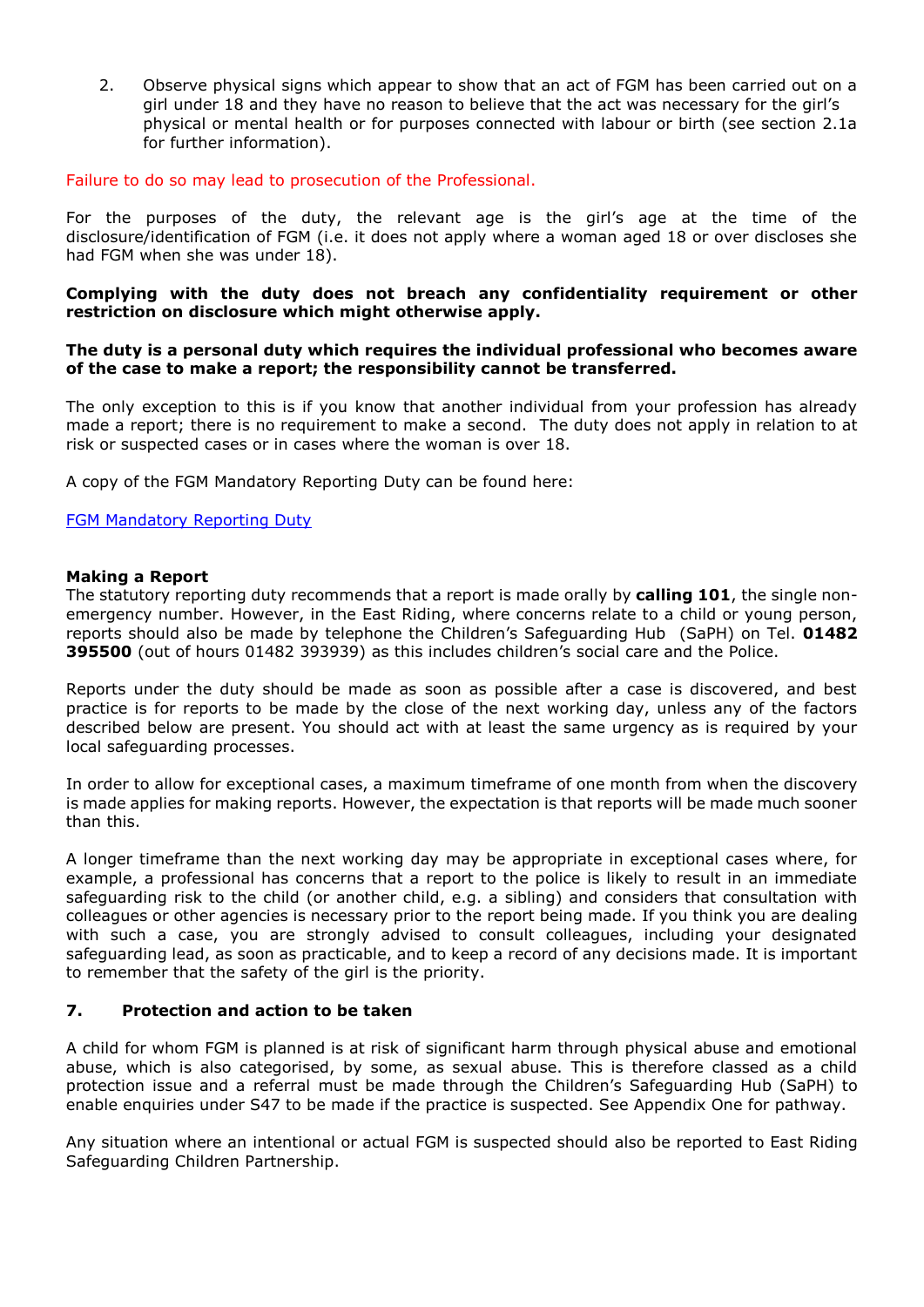## **8. Responding to FGM**

## **8.1 General guidance**

Preventing FGM is no easy task and has many complicating factors. Most practicing families do not see it as an act of abuse. FGM is a form of child abuse and violence against children and women and the needs of the child must always take priority.

It is unlikely a single agency would be able to meet the multiple needs of someone affected by FGM, therefore it is important all agencies work together to achieve the best outcomes for somebody affected by FGM, as well as those at risk.

If professionals can identify signs that FGM has already taken place:

- The girl or women affected can be offered help to deal with the consequences of FGM;
- Enquiries can be made about other family members who may need to be safeguarded from harm; Criminal investigations into the perpetrators can be considered to prosecute those breaking the law and to protect others from harm.
- **Any indication or concern that a child is at immediate risk of, or has undergone, female genital mutilation should result in a child protection referral to the Children's Safeguarding Hub 01482 395500 (out of hours 01482 3939390). Where a child is thought to be at risk of FGM, practitioners should be alert to the need to act quickly - before the child is abused through the FGM procedure in the UK or taken abroad to undergo the procedure.**

Professionals should not complete their own investigation. Children's Social Care is able to bring together different professionals to support the investigation process with the Police.

When talking about FGM, professionals should:

- Ensure that a female professional is available to speak to, if the girl or women would prefer this;
- Make no assumptions;
- Give the individual time to talk and be willing to listen;
- Create an opportunity for the individual to disclose, seeing the individual on their own in private;
- Be sensitive to the intimate nature of the subject matter;
- Be sensitive to the fact that the individual may be loyal to their parents and community.

Every attempt should be made to work with the parents on a voluntary basis to prevent the abuse. It is the duty of the investigating team to look at every possible way that parental co-operation can be achieved, including the use of community organisations and/ or community leaders to facilitate the work with parents/ family. However the child's interest is always paramount.

Professionals have a responsibility to ensure that parents and carers of children know that FGM is illegal, and that families know the authorities are actively tackling the issue. Every attempt should be made to work with parents on a voluntary basis to prevent the abuse. This knowledge alone may deter families from having FGM performed on their children, and save girls and women from harm.

If no agreement is reached, the first priority is the protection of the child and the least intrusive legal action should be taken to ensure the child's safety.

If the strategy meeting decides that the child is in immediate danger of mutilation and the parents cannot satisfactorily guarantee that they will not proceed with it, than an emergency protection order should be sought.

If the child has already undergone FGM, the strategy meeting will need to consider carefully whether to continue enquiries or whether to assess the need for support services. If any legal actions are being considered, legal advice must be sought.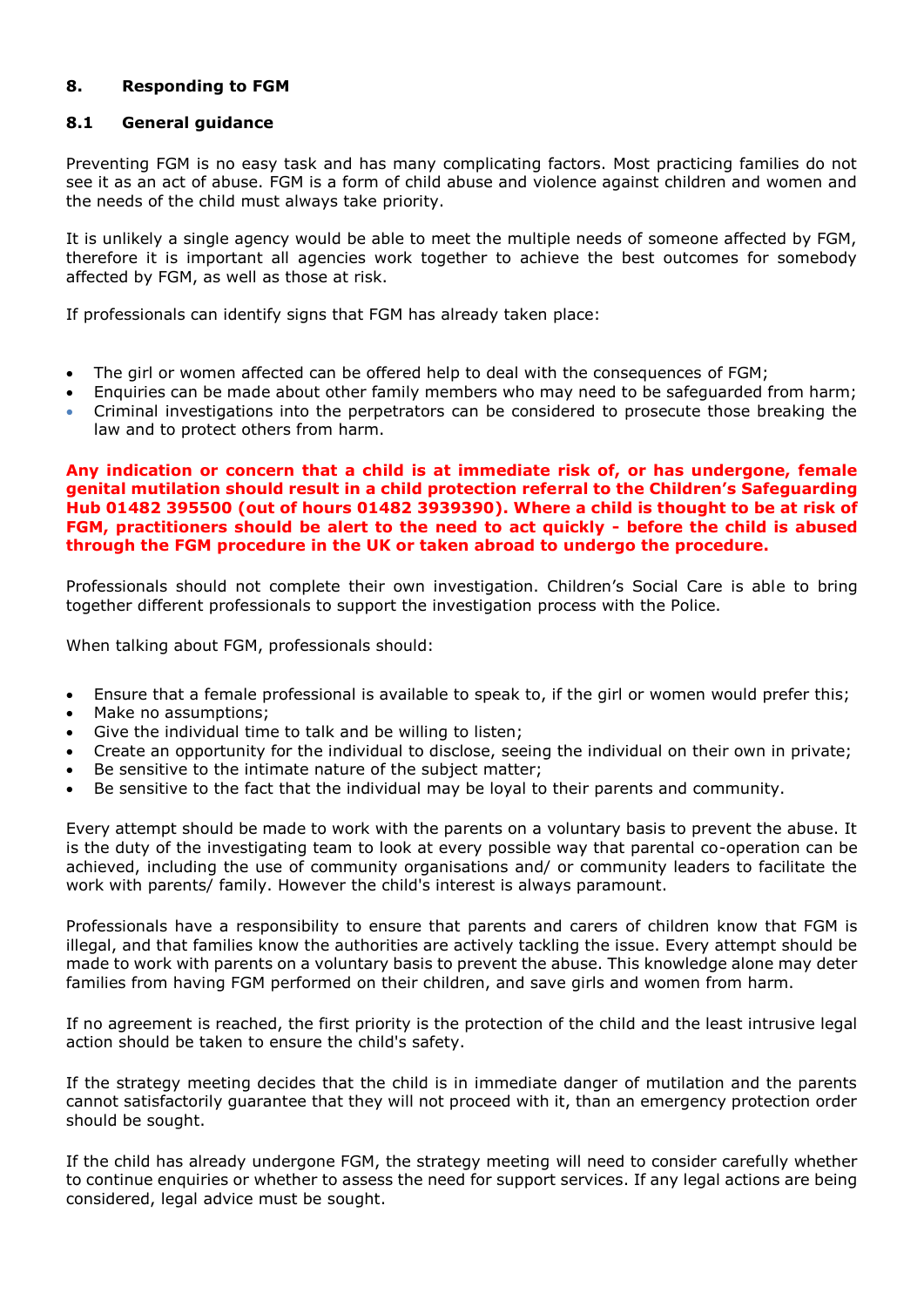A child protection conference should only be considered necessary if there are unresolved child protection issues once the initial investigation and assessment have been completed.

Where FGM has been practiced, the Police will take the lead role in the investigation of a serious crime, working to common joint investigative practices and in line with strategy agreements.

## **8.2 The role of Health Professionals**

Health professionals encountering a girl or woman who has undergone FGM should be alert to the risk of FGM in relation to her:

- Younger siblings;
- Daughters or daughters she may have in the future;
- Extended family members.

All girls/ women who have undergone FGM (and their boyfriends/ partners or husbands) must be told that re-infibulation is against law and will not be done under any circumstances. Each woman should be offered counselling to address how things will be different for her afterwards.

After childbirth, a girl/ woman who has been de-infibulated (incision to enable the woman to give birth) may request and continue to request re-infibulation. This should be treated as a child protection concern, as the girl/ woman's apparent reluctance to comply with UK law and /or consider that the process is harmful raises concerns in relation to girl child/ren she may already have or may have in the future.

Following the publication in April 2014 of an Information Standard Notice, 'Female Genital Mutilation Prevalence Dataset':

- Where FGM is identified through the delivery of NHS healthcare, healthcare professionals must now record this in the patient's health record; and
- All acute Trusts must report the number of patients who have FGM in their active caseload to the Department of Health every month.

There are a number of FGM clinics across the country run by specially trained doctors, nurses or midwives who understand FGM, providing a range of treatment and support, including de-infibulation and counselling. A GP or midwife referral is usually required. You can find a list of specialist FGM support clinics below:

#### <https://www.nhs.uk/conditions/female-genital-mutilation-fgm/national-fgm-support-clinics/>

In all cases it is good practice to discuss support options provided by NHS FGM clinics. Professionals also have a responsibility to ensure that families know that FGM is illegal, and that the authorities are actively tackling the issue. This knowledge alone may deter families from having FGM performed on their children, and save girls and women from harm.

## **8.3 The role of Children's Social Work Service**

FGM is child abuse and should be dealt with in the same way as any other Child Abuse investigations, guidance in relation to FGM includes:

- Explain FGM in culturally appropriate ways to families where girls may be deemed at risk.
- Consider and address potential barriers in engaging with families and children e.g. language, gender dynamics;
- Keep an open and enquiring mind, an offender/victim/witness is unlikely to tell you directly that FGM is being considered/has taken place. A robust investigation must be carried out;
- If medical examinations are required these can only take place with consent, and within the bounds of appropriate protection orders which must be applied for;
- Make good records and documents in line with procedures;
- Keep the individual who has made the referral informed of any assessment or actions unless this breaches confidentiality;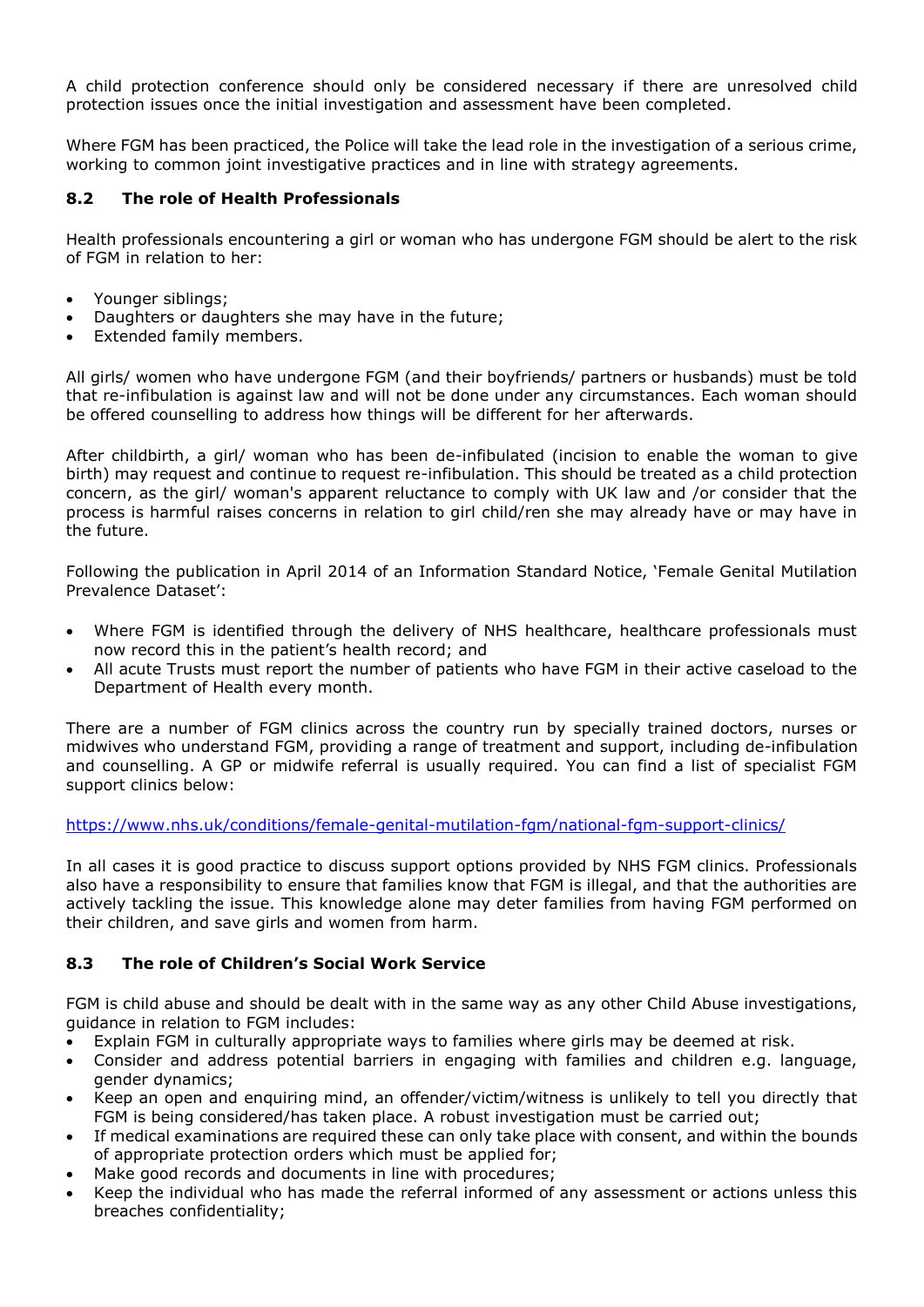- Encourage the individual who made the referral to keep you updated with any new information;
- If a child is deemed to be at risk of FGM, organise a strategy meeting to assess risk and agree a care plan, involving appropriate agencies;
- Where a child is considered to be at risk always consider whether others in the household or extended family are also at risk of FGM;
- Work jointly with the police to deal with FGM from the early stages and to ensure that all information regarding FGM cases is shared;
- Remember, a child may not disclose to you but may to a teacher or other known adult;
- Where FGM is concerned, there are likely to be no prior signs of physical or emotional abuse as with other child protection cases. This does not mean that a child will not be at imminent risk. Social care professionals must consider the risk factors relevant to FGM when assessing the risks to children;
- Work with specialist community organisations to build links with affected communities and to raise awareness, provide support and access those most at risk;
- Find out if the child is already known to children's services or the police following a previous incident, either locally or elsewhere.

## **8.4 The role of the Police**

Ensure you understand the relevant laws relating to FGM. If you are unsure speak to a child protection officer or liaise with your supervisor. Consider immediate medical attention in any FGM investigation.

Be aware that you may come across a girl or young women at potential or actual risk of FGM at any time while carrying out other duties. In non-urgent cases consider use of Emergency Protection Orders, care orders and supervision orders, inherent jurisdiction, application for wardship and repatriation (if the victim is abroad). Officers should:

- Consider the health, well-being and safety, under local safeguarding, of any girl or young women who is at risk of, or has undergone FGM;
- Gather intelligence through local force, national and international intelligency e.g. Police National Database (PND). Consider checks with Partnership Force who hold potentially relevant information and can advise on status;
- Consider the risk to the girl or young women, or other siblings and relatives, where a child is at risk of, or has undergone, FGM;
- If you believed that a girl could be at immediate risk of significant harm consider the use of police protection powers (section 46 of the Children Act 1989).

## **8.5 The role of Education**

- Speak to your designated safeguarding lead or school nurse if you have any concerns about a child. They should be able to offer advice on contacting children's social services or the police;
- As an education professional, you can refer a case to Children's Social Care or the Police;
- Keep Children's Social Care/Police informed with any further information if you refer a case;
- Identify girls who may be at risk in school, based on their countries of origin. Identify any familial links, i.e. sisters, cousins, etc;
- Be aware of language barriers and do not use family members as interpreters;
- Raise awareness about FGM and the law in the school. Display the number of the FGM helpline in toilets;
- Be observant regarding prolonged holidays or absences, notes excusing from participation in PE, etc;
- Seek specialist training for your staff and students by suitable providers (for a list of training resources and providers consult the online resource pack [https://www.gov.uk/government/publications/female-genital-mutilation-resource-pack/female](https://www.gov.uk/government/publications/female-genital-mutilation-resource-pack/female-genital-mutilation-resource-pack)[genital-mutilation-resource-pack\)](https://www.gov.uk/government/publications/female-genital-mutilation-resource-pack/female-genital-mutilation-resource-pack)
- Take steps to engage with local communities, including working with community agencies to educate on FGM;
- Consider the most appropriate way to educate and communicate FGM for your school's demographic. It can be included as part of formal lessons or one to one/small group conversations;
- Incorporate FGM into safeguarding policies and training;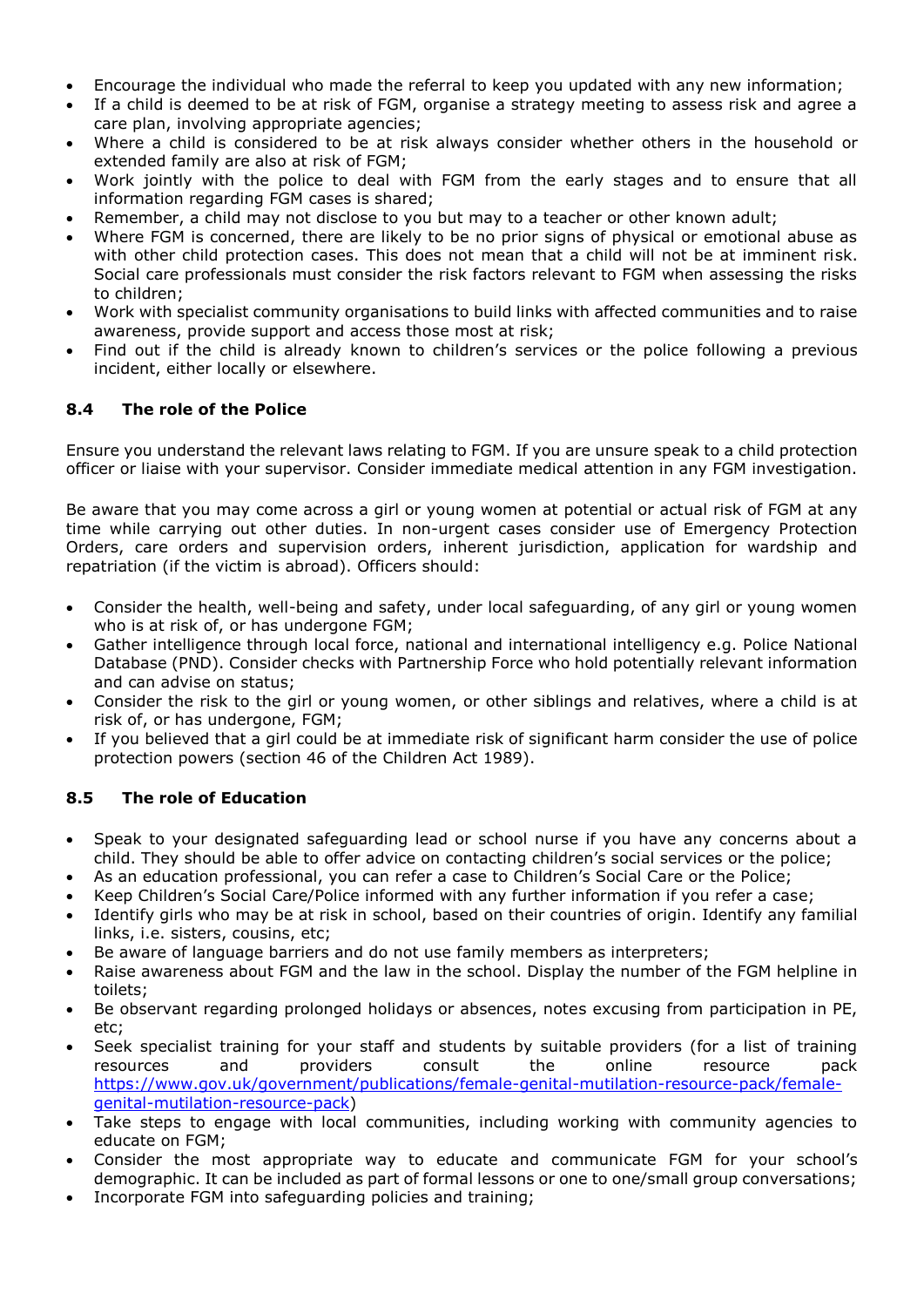- Work with other professionals and agencies to prevent FGM, including health professionals, welfare officers, Children's Centres, Children's Social Work Service and the Police
- Do not remove a child from the schools register after prolonged or unexplained absences.